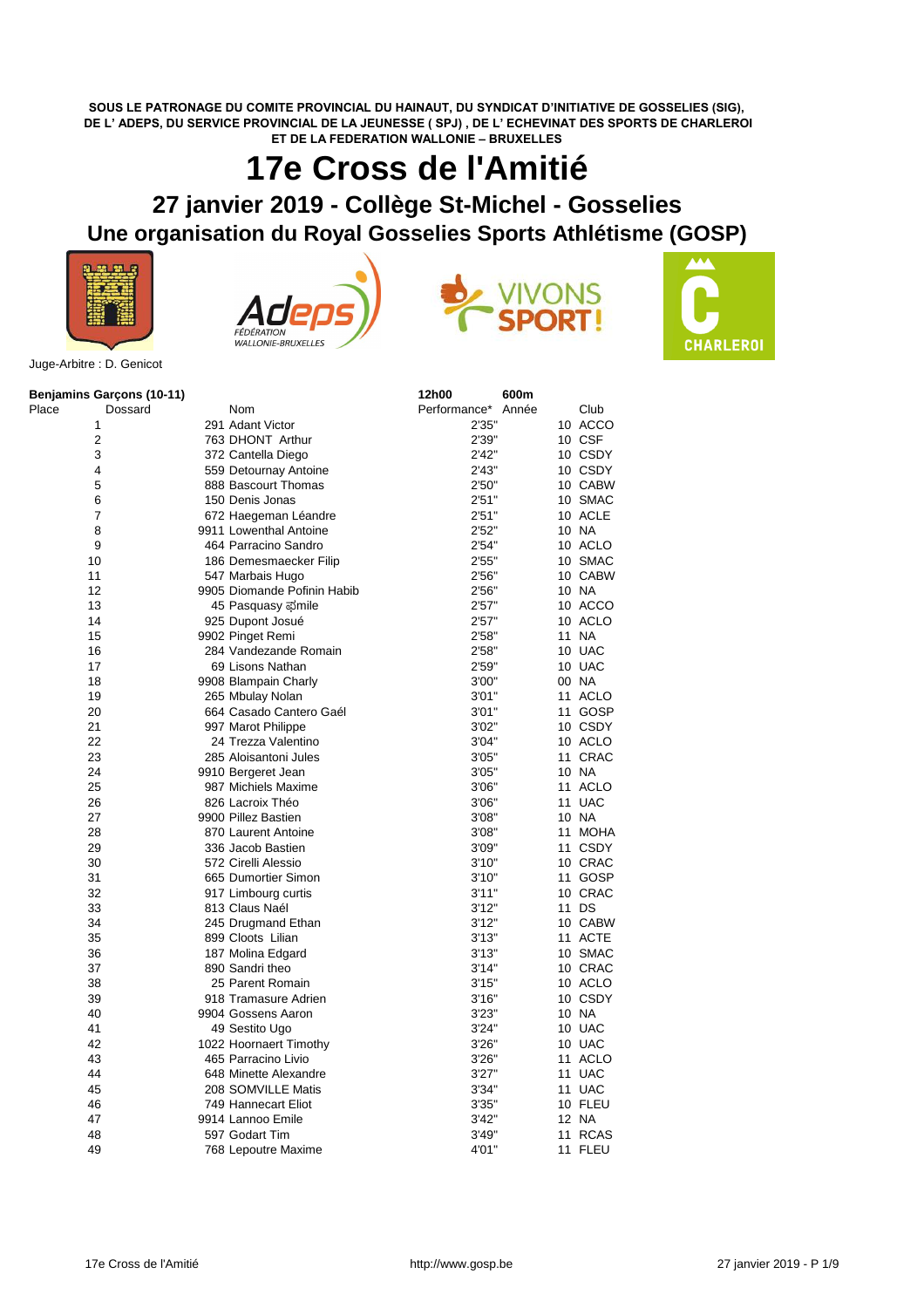| Benjamines Filles (10-11) |         |                             | 12h06       | 600m  |         |
|---------------------------|---------|-----------------------------|-------------|-------|---------|
| Place                     | Dossard | <b>Nom</b>                  | Performance | Année | Club    |
| 1                         |         | 586 Barkache Hiba           | 2'30"       |       | 10 OSGA |
| 2                         |         | 585 MAZZARELLA ITUNIME Alba | 2'42"       |       | 10 UAC  |
| 3                         |         | 118 Catteau Charlotte       | 2'49"       |       | 10 ACLO |
| 4                         |         | 698 Lohoues Yedidia         | 2'50"       |       | 10 CRAC |
| 5                         |         | 480 Luyten Luna             | 2'53"       |       | 10 SMAC |
| 6                         |         | 513 Belja Floriana          | 2'55"       |       | 10 UAC  |
| $\overline{7}$            |         | 469 Cosaert Yuna            | 2'59"       |       | 10 USTA |
| 8                         |         | 210 stegen julia            | 3'01"       |       | 10 ACLO |
| 9                         |         | 159 Dussart Yris            | 3'04"       |       | 10 UAC  |
| 10                        |         | 9912 Pasquasy Anna          | 3'04"       |       | 12 NA   |
| 11                        |         | 225 Scandella Celia         | 3'05"       |       | 11 UAC  |
| 12                        |         | 389 Dallaturca Mia          | 3'06"       |       | 11 GOSP |
| 13                        |         | 115 Tricot Elena            | 3'07"       |       | 11 GOSP |
| 14                        |         | 294 Franzini Julia          | 3'08"       |       | 10 MOHA |
| 15                        |         | 197 Pellegrini Alicia       | 3'09"       |       | 10 UAC  |
| 16                        |         | 297 paquot luan             | 3'10"       |       | 10 OSGA |
| 17                        |         | 351 Decoux Isaure           | 3'11''      |       | 11 ACLE |
| 18                        |         | 9907 Parot Elisabeth        | 3'12"       |       | 12 NA   |
| 19                        |         | 515 Bury Sofia              | 3'13''      |       | 10 MOHA |
| 20                        |         | 206 hemptinne Alice         | 3'14"       |       | 11 ACLO |
| 21                        |         | 417 Battard Emmy            | 3'15"       |       | 10 ACLO |
| 22                        |         | 347 Longle Lucie            | 3'17''      |       | 11 ACLE |
| 23                        |         | 731 Bottamedi Talia         | 3'18"       |       | 11 CRAC |
| 24                        |         | 209 Lambert Juliette        | 3'19"       |       | 10 ACLO |
| 25                        |         | 750 FLORINS Laure           | 3'21''      |       | 11 FLEU |
| 26                        |         | 524 Patoux Line             | 3'22"       |       | 10 GOSP |
| 27                        |         | 727 Mabille alice           | 3'22"       |       | 11 CRAC |
| 28                        |         | 405 Laforge Perrine         | 3'23"       |       | 10 SMAC |
| 29                        |         | 2 Vanden Broeck Lilou       | 3'24"       |       | 10 UAC  |
| 30                        |         | 207 hemptinne louise        | 3'29"       |       | 11 ACLO |
| 31                        |         | 568 Sainte Marie Perrine    | 3'35"       |       | 10 UAC  |
| 32                        |         | 414 Richard Rebecca         | 3'37"       |       | 11 ACLO |
| 33                        |         | 456 Kameche Maissa          | 3'48"       |       | 10 ACLO |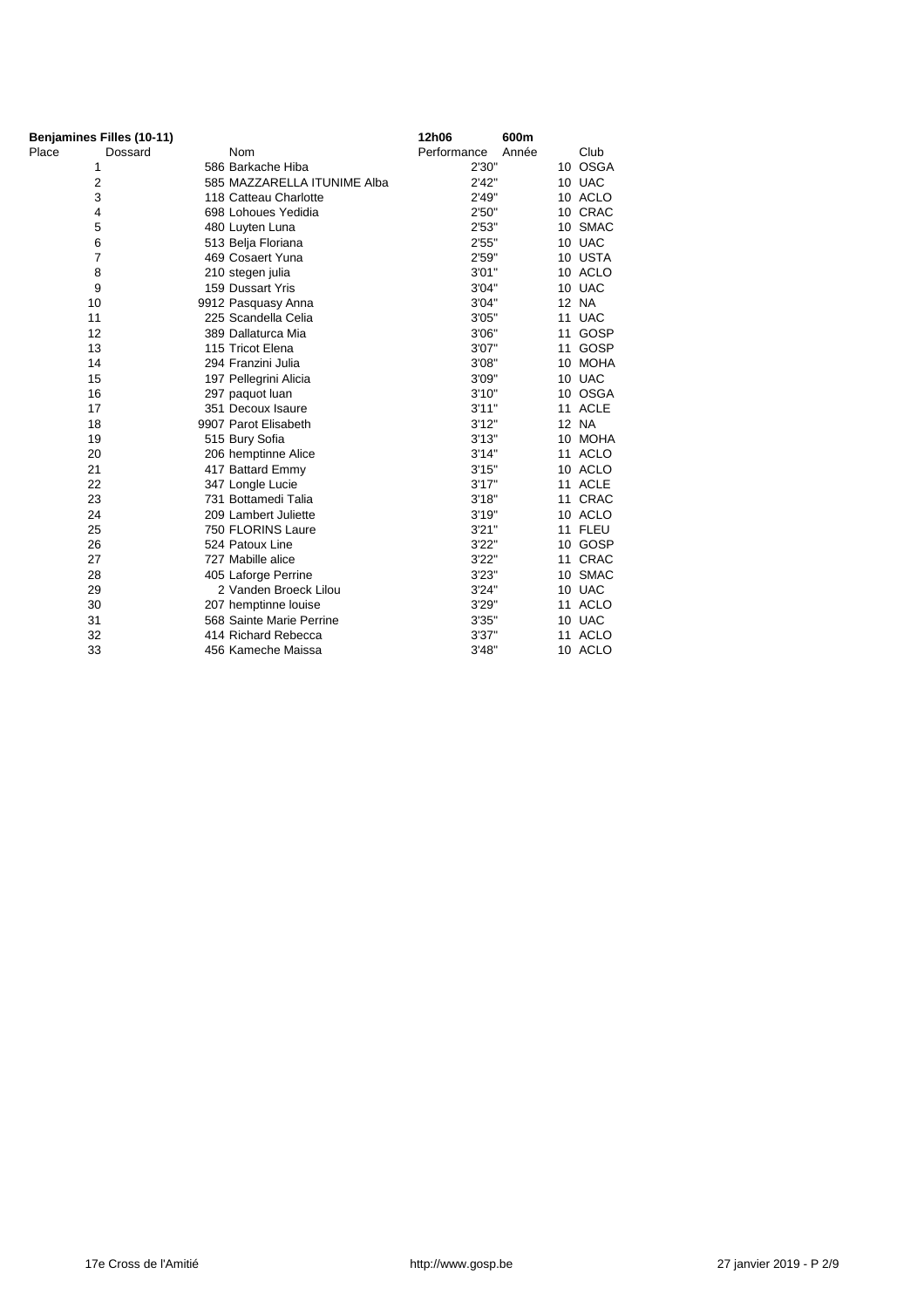| Pupilles garçons (08-09) |                          | 12h12       | 1040m |         |
|--------------------------|--------------------------|-------------|-------|---------|
| Place<br>Dossard         | Nom                      | Performance | Année | Club    |
| 1                        | 9913 Polet Gaspard       | 4'28"       |       | 08 NA   |
| $\overline{2}$           | 3142 Francois Hugo       | 4'37"       |       | 08 CABW |
| 3                        | 3079 Franzini Rafael     | 4'39"       |       | 08 MOHA |
| 4                        | 2792 Gaziaux Maurice     | 4'42"       |       | 08 SMAC |
| 5                        | 3143 Lannoo Alois        | 4'45"       |       | 09 CABW |
| $6\phantom{1}6$          | 2985 Vasiljevs Hugo      | 4'47"       |       | 08 CSDY |
| $\overline{7}$           | 2619 Fantin Leo          | 4'53"       |       | 08 UAC  |
| 8                        | 2708 Lallemand Maxence   | 4'55"       |       | 09 ACTE |
| 9                        | 3113 Polet Jules         | 4'58"       |       | 09 CSDY |
| 10                       | 3455 Hemberg Adrien      | 4'59"       |       | 08 MOHA |
| 11                       | 3200 Frere Nicolas       | 4'59"       |       | 08 FLEU |
| 12                       | 2944 Lequeux Théo        | 5'00"       |       | 08 ACLE |
| 13                       | 3245 Dremier Romain      | 5'01"       |       | 08 MOHA |
| 14                       | 3095 Belsack Aloys       | 5'02"       |       | 08 UAC  |
| 15                       | 3358 Chenut Mathis       | 5'04"       |       | 08 ACLE |
| 16                       | 3080 Vannuffelle Gaspard | 5'05"       |       | 08 OSGA |
| 17                       | 3250 Kiran Merwan        | 5'06"       |       | 08 UAC  |
| 18                       | 3155 Carbonara Raphael   | 5'07"       |       | 08 ACLO |
| 19                       | 3457 De Caluwé Joél      | 5'07"       |       | 09 MOHA |
| 20                       | 3093 Mauriello Mathis    | 5'10"       |       | 08 ACLE |
| 21                       | 3017 Locmant Emilien     | 5'13''      |       | 09 ACBB |
| 22                       | 2956 Serwy Maxime        | 5'14"       |       | 09 ACLO |
| 23                       | 3527 Marlier Lukas       | 5'15''      |       | 08 CSDY |
| 24                       | 3280 Godart Enzo         | 5'16"       |       | 08 RCAS |
| 25                       | 2791 Galloy Thibaut      | 5'18"       |       | 09 SMAC |
| 26                       | 3538 Duval Theotim       | 5'18"       |       | 08 FLEU |
| 27                       | 2787 Delfosse Mattéo     | 5'21"       |       | 09 SMAC |
| 28                       | 9909 Sclavon Noan        | 5'23"       |       | 08 NA   |
| 29                       | 2981 Lowenthal Martin    | 5'24"       |       | 08 CSDY |
| 30                       | 9901 Marloie Louka       | 5'28"       |       | 09 NA   |
| 31                       | 3625 Dalla Bona Mattia   | 5'32"       |       | 09 MOHA |
| 32                       | 3487 Nibizi Ali          | 5'34"       |       | 08 ATH  |
| 33                       | 3033 Jadot Timothée      | 5'36"       |       | 09 CSDY |
| 34                       | 2782 Barbiaux Gabriel    | 5'37"       |       | 09 SMAC |
| 35                       | 2957 Toussaint Lohan     | 5'38"       |       | 09 ACLO |
| 36                       | 9905 Van heule Martin    | 5'40"       |       | 09 NA   |
| 37                       | 3568 WATHELET Jérémy     | 5'40"       |       | 09 FLEU |
| 38                       | 3117 Di Niro Romeo       | 5'41"       |       | 09 CRAC |
| 39                       | 2979 Hick Néo            | 5'43"       |       | 08 CSDY |
| 40                       | 3105 Orband Gaétan       | 5'44"       |       | 09 CSDY |
| 41                       | 3140 Rochet Nathan       | 5'45"       |       | 09 UAC  |
| 42                       | 2934 Boutet Basile       | 5'50"       |       | 09 UAC  |
| 43                       | 9917 Chevalier Justin    | 5'54"       |       | 10 NA   |
| 44                       | 3322 Simonis Arthur      | 5'58"       |       | 09 UAC  |
| 45                       | 3092 Krikilion Kylian    | 6'01"       |       | 08 ACLE |
| 46                       | 3122 Verbaenen Maxence   | 6'33"       |       | 09 SMAC |
| 47                       | 3591 Sandri louis        | 6'36"       |       | 08 CRAC |
| 48                       | 3316 Radermacher maxime  | 7'01"       |       | 08 CRAC |
| 49                       | 3414 Levante Roméo       | 7'09"       |       | 09 GOSP |
| 50                       | 3201 Lepoutre Remi       | 7'50"       |       | 09 FLEU |
|                          |                          |             |       |         |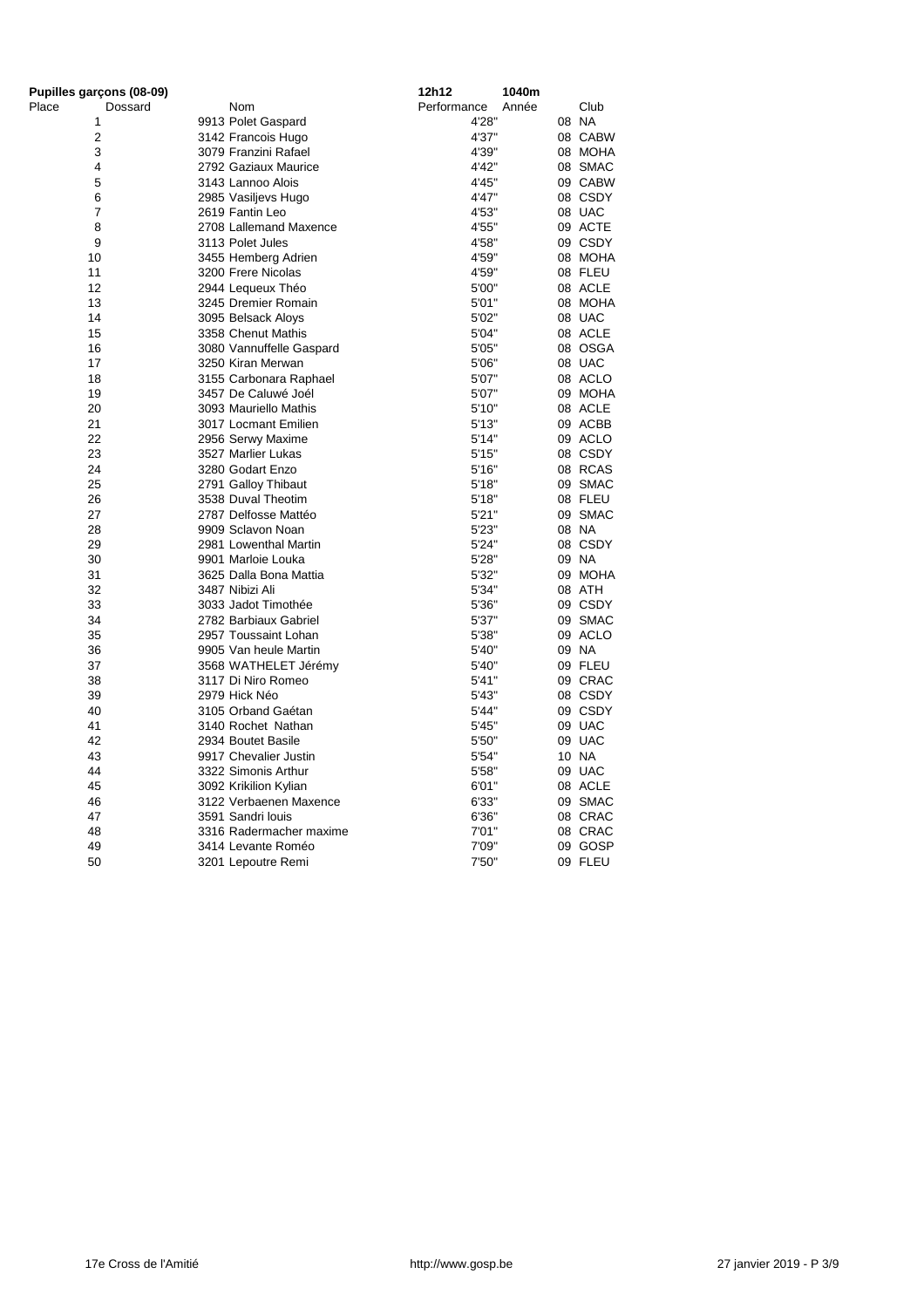| Pupilles filles (08-09) |  |                          | 12h19       | 1040m |         |
|-------------------------|--|--------------------------|-------------|-------|---------|
| Place<br>Dossard        |  | Nom                      | Performance | Année | Club    |
| 1                       |  | 3731 Depas Zoé           | 4'49"       |       | 08 OSGA |
| $\overline{2}$          |  | 4127 Poelaert Ethys      | 4'59"       |       | 08 CABW |
| 3                       |  | 3440 Tagliafero Louane   | 5'03"       |       | 08 UAC  |
| 4                       |  | 3438 Poncelet Léa        | 5'05"       |       | 08 UAC  |
| 5                       |  | 3483 Laoureux Floriane   | 5'07"       |       | 08 SMAC |
| 6                       |  | 3628 Van Brusselen Jodie | 5'07"       |       | 08 ACLO |
| 7                       |  | 4082 Donkerwolke Alessia | 5'08"       |       | 08 CRAC |
| 8                       |  | 3379 Van Elslande Chloé  | 5'09"       |       | 08 JSMC |
| 9                       |  | 3912 Detournay Pauline   | 5'15"       |       | 08 CSDY |
| 10                      |  | 3552 Braeckevelt Emma    | 5'17"       |       | 08 UAC  |
| 11                      |  | 9906 François Victoria   | 5'20"       |       | 09 NA   |
| 12                      |  | 3913 Vandevelde Lorelei  | 5'33"       |       | 08 CSDY |
| 13                      |  | 3654 Cesar Clémence      | 5'35"       |       | 08 CSDY |
| 14                      |  | 4009 Vanderveken Mila    | 5'36"       |       | 09 ACLO |
| 15                      |  | 4356 Diallo Nene Yero    | 5'38"       |       | 08 GOSP |
| 16                      |  | 3461 Confente Tia        | 5'39"       |       | 09 ACLO |
| 17                      |  | 4170 MARTORANA Sasha     | 5'40"       |       | 08 UAC  |
| 18                      |  | 3535 Molina Jane         | 5'42"       |       | 08 SMAC |
| 19                      |  | 4279 Hustin Axelle       | 5'43"       |       | 08 CRAC |
| 20                      |  | 3562 SOMVILLE Noémie     | 5'45"       |       | 08 UAC  |
| 21                      |  | 3870 Blampain Juliette   | 5'56"       |       | 08 FLEU |
| 22                      |  | 3869 Blampain Eline      | 5'59"       |       | 08 FLEU |
| 23                      |  | 3825 Mineo Emilie        | 6'05"       |       | 08 ACLE |
| 24                      |  | 4292 Mayard Ines         | 6'07"       |       | 09 GOSP |
| 25                      |  | 3622 Vincke Eleonore     | 6'09"       |       | 08 ACLO |
| 26                      |  | 3816 Descamps Emma       | 6'15"       |       | 09 ACLO |
| 27                      |  | 4089 Delvecchio Cali     | 6'27"       |       | 08 ACLO |
| 28                      |  | 9903 Genevrois Alice     | 6'32"       |       | 09 NA   |
| 29                      |  | 3623 Delporte Rachel     | 6'39"       |       | 09 ACLO |
| 30                      |  | 3625 Provoost Elise      | 6'46"       |       | 09 ACLO |
| 31                      |  | 4344 Sahin Izel          | 8'00"       |       | 08 CRAC |
| 32                      |  | 3983 Dunesme Rosy        | 8'10"       |       | 08 UAC  |
| 33                      |  | 3551 Dussart Eglantine   | 8'53"       |       | 08 UAC  |
| Cadettes filles (04-05) |  |                          | 12h26       | 1900m |         |
| Place<br>Dossard        |  | Nom                      | Performance | Année | Club    |
| 1                       |  | 302 Gonne Sarah          | 7'53"       |       | 04 OSGA |
| $\overline{c}$          |  | 437 Diricq Héloise       | 8'08"       |       | 04 USTA |
| 3                       |  | 32 Taminiau Elise        | 8'17"       |       | 04 ACCO |
| 4                       |  | 228 Genette Clarisse     | 8'18"       |       | 04 CSDY |
| 5                       |  | 703 Houyoux Clara        | 8'34"       |       | 04 CRAC |
| 6                       |  | 562 Coulon Léa           | 8'42"       |       | 05 ATH  |
| 7                       |  | 391 Mineo Louise         | 8'49"       |       | 04 ACLE |
| 8                       |  | 333 Roelandts Juliette   | 8'53"       |       | 04 CSDY |
| 9                       |  | 642 Bodart Sarah         | 9'04"       |       | 04 ACLO |
| 10                      |  | 532 Louveaux Delphine    | 9'34"       |       | 05 CSDY |
| 11                      |  | 320 Damman Selya         | 9'58"       |       | 05 CSDY |
| 12                      |  | 393 Longle Célia         | 10'43"      |       | 05 ACLE |
| 13                      |  | 734 THYS Solene          | 11'13"      |       | 05 FLEU |
| 14                      |  | 9908 Demets Pauline      | 11'40"      |       | 04 NA   |
| 15                      |  | 589 Boulfiham Yasmine    | 11'58"      |       | 04 GOSP |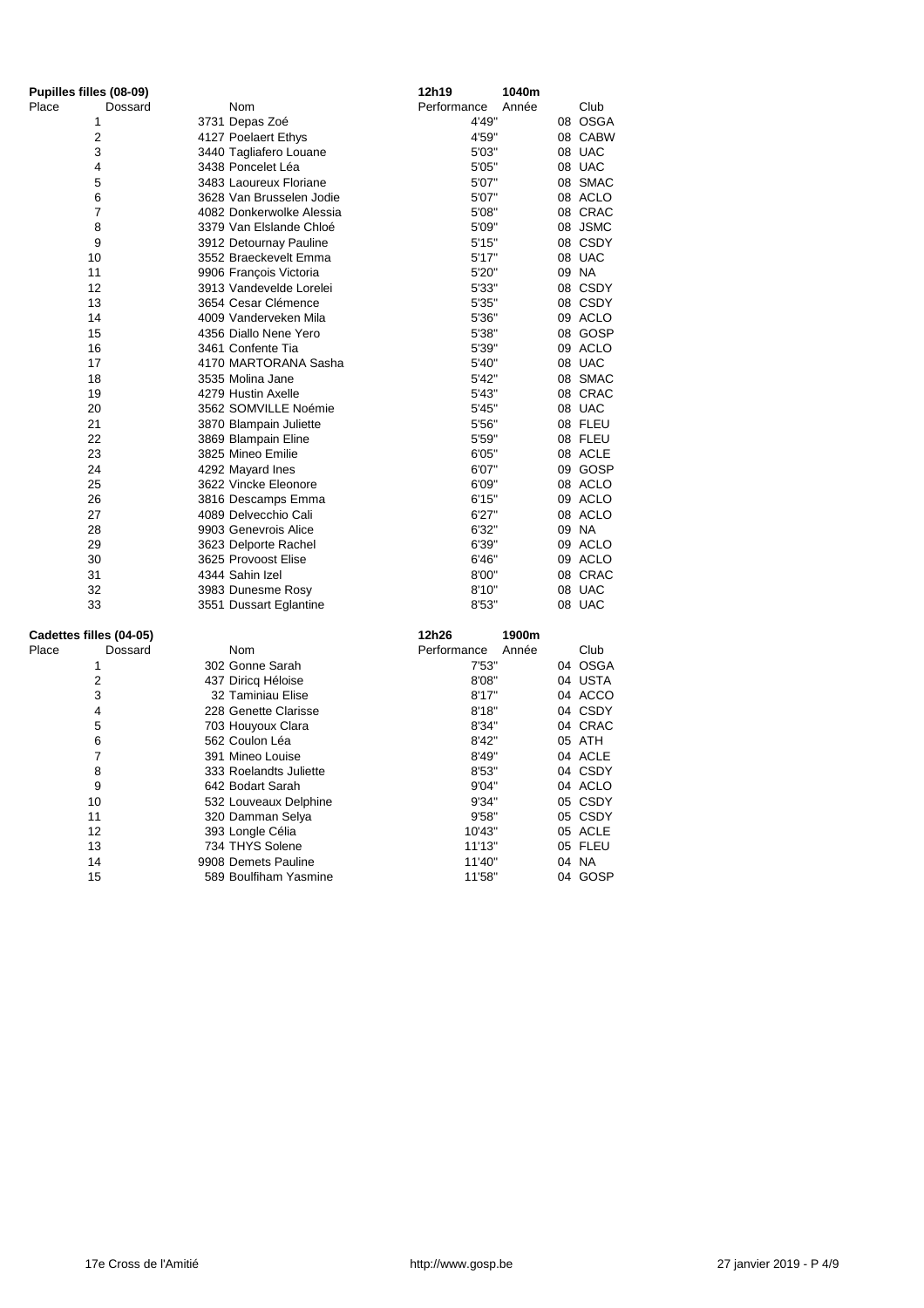| Minimes garçons (06-07) |                            | 12h39<br>1460m       |         |
|-------------------------|----------------------------|----------------------|---------|
| Place<br>Dossard        | <b>Nom</b>                 | Performance<br>Année | Club    |
| 1                       | 6053 Vanmansart Hugo       | 5'27"                | 06 CABW |
| $\mathbf{2}$            | 5920 Cambron Tommy         | 5'30"                | 06 CSDY |
| 3                       | 9915 Bourgeois Oscar       | 5'31"                | 07 NA   |
| 4                       | 6397 Slegers Théophile     | 5'32"                | 07 CSDY |
| 5                       | 6297 Noel Maxime           | 5'41"                | 06 CSDY |
| 6                       | 6197 Ergo Martin           | 5'49"                | 06 SMAC |
| 7                       | 6761 Gregoire Saverio      | 5'53"                | 06 CRAC |
| 8                       | 6861 Claus Ilan            | 5'54"                | 06 DS   |
| 9                       | 6056 Lannoo Max            | 5'55"                | 06 CABW |
| 10                      | 6038 Loncke Bastien        | 6'00"                | 06 CRAC |
| 11                      | 5998 paquot Erwan          | 6'08"                | 06 OSGA |
| 12                      | 6033 Roelandts Pierrot     | 6'13''               | 07 CSDY |
| 13                      | 6117 Cossez Colin          | 6'16"                | 07 USTA |
| 14                      | 6239 agrignan ilyas doles& | 6'19"                | 07 CRAC |
| 15                      | 6084 Lambiotte Yanis       | 6'23"                | 07 SMAC |
| 16                      | 6285 Desart Roméo          | 6'25"                | 07 ACLO |
| 17                      | 5904 Serwy Alexis          | 6'26"                | 06 ACLO |
| 18                      | 6744 Lombart Ludovic       | 6'30"                | 07 UAC  |
| 19                      | 5955 Genevrois Eliott      | 6'35"                | 07 CSDY |
| 20                      | 6437 Oldenhove Brieuc      | 6'36"                | 07 CSDY |
| 21                      | 5981 Babouhot Franklin     | 6'47"                | 07 CSDY |
| 22                      | 6006 De Vreese Esteban     | 6'52"                | 06 MOHA |
| 23                      | 6166 Marro Léandro         | 6'58"                | 06 ACLO |
| 24                      | 6195 Beaudot Eliott        | 7'05"                | 07 SMAC |
| 25                      | 6110 Boudergui Malik       | 7'07"                | 07 GOSP |
| 26                      | 5923 Smeers Hugues         | 7'08"                | 07 CSDY |
| 27                      | 6379 Marlier Arthur        | 7'12"                | 06 CSDY |
| 28                      | 6332 Chapelle Louis        | 7'15"                | 07 UAC  |
| 29                      | 9919 Dupont Romain         | 7'16"                | 06 NA   |
| 30                      | 6401 Henry Oscar           | 7'19"                | 07 UAC  |
| 31                      | 9907 Van heule Nathan      | 7'24"                | 07 NA   |
| 32                      | 5888 Pellegrini Matteo     | 7'25"                | 07 UAC  |
| 33                      | 5878 Dierickx Francesco    | sans temps           | 07 CABW |
| 34                      | 9921 Faldi Erwan           | sans temps           | 06 NA   |
| 35                      | 9922 Acmazan Batiste       | sans temps           | 06 NA   |
| 36                      | 9923 Oubihi Ismaël         | sans temps           | 06 NA   |
|                         |                            |                      |         |
| Minimes filles (06-07)  |                            | 12h49<br>1460m       |         |
| Place<br>Dossard        | <b>Nom</b>                 | Performance<br>Année | Club    |
| 1                       | 7320 Vanthournout Alys     | 5'46"                | 06 OSGA |
| $\mathbf{2}$            | 7333 panzica kezia         | 5'59"                | 07 CRAC |
| 3                       | 7161 Fourmanoir Sarah      | 6'02"                | 06 CABW |
| 4                       | 7392 Parot Louise          | 6'08"                | 06 MOHA |
| 5                       | 7912 Barkache Karima       | 6'08"                | 07 OSGA |
| 6                       | 7027 Thumelaire Elise      | 6'29"                | 07 USBW |
| 7                       | 7210 Jacob Eline           | 6'31"                | 06 CSDY |
| 8                       | 7312 De Ruyver Natacha     | 6'35"                | 06 MOHA |
| 9                       | 7323 Laurent Anyssa        | 6'42"                | 06 MOHA |
| 10                      | 7505 Dejonckheere Elyne    | 6'43"                | 07 CABW |
| 11                      | 7213 Roza Sanchez Emilie   | 6'47"                | 07 CSDY |
| 12                      | 7063 Charlier Elysa        | 6'48"                | 06 SMAC |
| 13                      | 7737 Trifaux Florine       | 6'59"                | 07 FLEU |
| 14                      | 7828 CARABOTTA Eva         | 7'01"                | 07 FLEU |
| 15                      | 7382 Louagie Luna          | 7'03"                | 07 CABW |
| 16                      | 7472 D'Onofrio Celia       | 7'15"                | 07 ACLO |
| 17                      | 7529 Demets Elodie         | 7'15"                | 06 USTA |
| 18                      | 7492 efong nzolo lilah     | 7'23"                | 07 CRAC |
| 19                      | 7577 Schollinckx Avoline   | 7'23"                | 07 UAC  |
| 20                      | 7919 Huart Juliette        | 7'25"                | 06 ACLO |
| 21                      | 7880 Chevalier Coline      | 7'29"                | 06 FLEU |
| 22                      | 7567 Louveaux Julie        | 7'34"                | 07 CSDY |
| 23                      | 7843 Rehouma Nour          | 7'35"                | 06 CRAC |
| 24                      |                            | 7'43"                | 07 ACLO |
| 25                      | 6934 Trezza Julia          |                      |         |
| 26                      | 7829 CARABOTTA Livia       | 7'47"                | 07 FLEU |
| 27                      | 7133 Somville Margot       | 7'51''               | 06 UAC  |
|                         | 9918 Pisetta Margaux       | 8'09"                | 06 NA   |
| 28                      | 7930 Levante Lou           | 8'15"                | 06 GOSP |
| 29                      | 7670 Van Kerm Selma        | 8'29"                | 06 ROCA |
| 30                      | 6972 Gregoire Alessia      | 8'32"                | 07 CRAC |
| 31                      | 7100 Ghislain Laura        | 8'35"                | 07 SMAC |
| 32                      | 7070 Tourneur Faustine     | 8'39"                | 07 SMAC |
| 33                      | 7590 Jaumart Léa           | 8'45"                | 06 GOSP |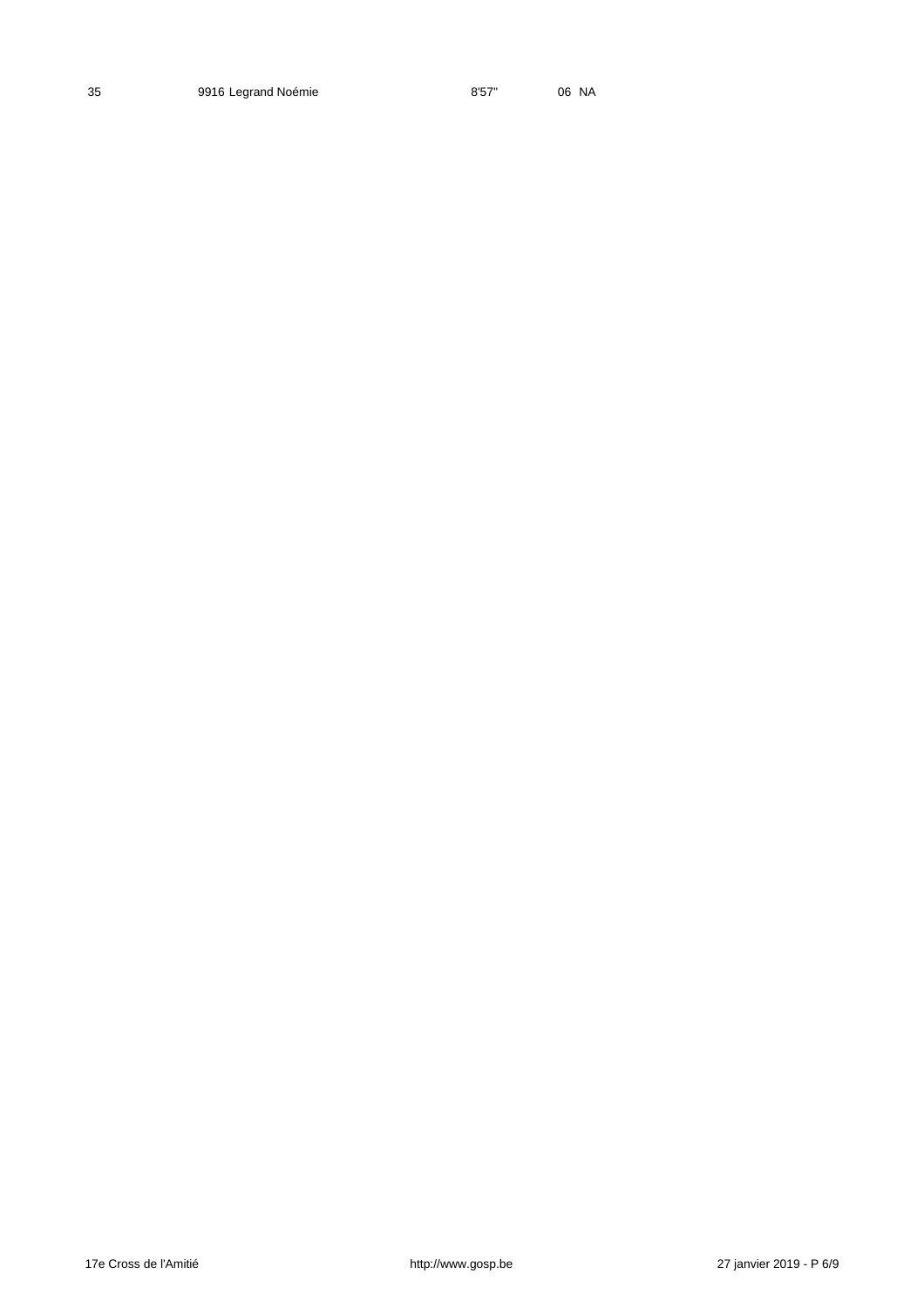| <b>Cross court dames</b>     |                                                  | 12h49<br>1460m           |                    |
|------------------------------|--------------------------------------------------|--------------------------|--------------------|
| Place<br>Dossard             | Nom                                              | Performance<br>Année     | Club               |
| 1                            | 1203 Oubouskour Aicha                            | 6'11"                    | 95 CRAC            |
| $\overline{2}$               | 29 Cleppe Roxane                                 | 6'20"                    | 01 UAC             |
| 3                            | 2986 Vansteene Daisy                             | 6'39"                    | 74 ACLO            |
| 4                            | 103 Lecomte Julie                                | 7'00"                    | 01 ATH             |
| 5                            | 3031 Van Werst Marie-Claude                      | 7'52"                    | 63 FLEU            |
| 6                            | 1276 Theys Chloé                                 | 8'55"                    | 96 GOSP            |
| <b>Cross court messieurs</b> |                                                  | 12h59<br>2760m           |                    |
| Place<br>Dossard             | <b>Nom</b>                                       | Performance<br>Année     | Club               |
| 1                            | 1549 Versmissen Fabian                           | 9'54"                    | 84 USBW            |
| $\boldsymbol{2}$             | 1541 Vandenabeele Kilian                         | 10'04"                   | 97 ACLO            |
| 3<br>4                       | 1966 Lacroix Florent                             | 10'07"<br>10'09"         | 90 UAC<br>93 CSDY  |
| 5                            | 1463 Lagache Arnaud<br>4185 Provoost Erwin       | 10'20"                   | 78 ACLO            |
| 6                            | 1277 Debouck Benjamin                            | 10'45"                   | 88 UAC             |
| 7                            | 4302 Guillaume Pierre                            | 10'54"                   | 83 UAC             |
| 8                            | 1264 Blandini Josué                              | 10'57"                   | 86 CRAC            |
| 9                            | 1772 Valsesia Giovanny&                          | 11'02"                   | 91 CRAC            |
| 10                           | 238 Berti Antoine                                | 11'06"                   | 00 ACLO            |
| 11                           | 3891 Destree Thomas                              | 11'11"                   | 80 ACCO            |
| 12                           | 1687 Lindekens Nathan                            | 11'14"                   | 99 FLEU            |
| 13                           | 4757 Vanden Bruel Thiebault                      | 11'16"                   | 76 CRAC            |
| 14                           | 1750 Hélin François                              | 11'22"                   | 84 DS              |
| 15                           | 1532 Pegoraro Frédéric                           | 11'23"                   | 85 UAC             |
| 16                           | 4145 Somville Sebastien                          | 11'28"                   | 81 UAC             |
| 17<br>18                     | 4562 Gemen Xavier<br>1359 Perrone Sébastien      | 11'47"<br>11'50"         | 82 UAC<br>91 UAC   |
| 19                           | 4422 Florins Arnaud                              | 12'20"                   | 80 FLEU            |
| 20                           | 1464 Hardy Joachim                               | 12'27"                   | 95 CSDY            |
| 21                           | 3983 Gobert Benoit                               | 12'30"                   | 67 UAC             |
| 22                           | 4634 Collin Didier                               | 12'55"                   | 67 UAC             |
| 23                           | 4962 BLAMPAIN Nicolas                            | 13'07"                   | 81 FLEU            |
| 24                           | 4127 Dussart Vincent                             | 13'08"                   | 74 UAC             |
| 25                           | 1467 Lahaye Jean-Guillaume                       | 13'16"                   | 87 CSDY            |
| 26                           | 4223 Destrée Alain                               | 14'15"                   | 54 ACCO            |
| 27                           | 4829 DENAYER Vincent                             | 17'44"                   | 64 FLEU            |
| 28                           | 3979 Bertrand Michel                             | 19'22"                   | 60 UAC             |
| 29                           | 9909 Pennequin Sacha                             | sans temps               | 92 NA              |
| 30<br>31                     | 4635 Dussart Jean-Pierre<br>3984 Leonard Francis | sans temps<br>sans temps | 49 UAC<br>54 UAC   |
|                              |                                                  |                          |                    |
| Scolaires filles (02-03)     |                                                  | 13h17<br>1460m           |                    |
| Dossard<br>Place             | <b>Nom</b>                                       | Performance<br>Année     | Club               |
| 1                            | 2635 Chevalier Eulalie                           | 5'48"                    | 02 USBW            |
| $\overline{\mathbf{c}}$      | 2748 Fernandes Noemie                            | 6'13''                   | 02 MOHA            |
| 3                            | 2983 Pantaleo Loane                              | 6'15"                    | 02 ACLO            |
| 4                            | 2529 Frahtia Alia                                | 6'17"                    | 02 ACCO            |
| 5                            | 2808 Diricq Nolwenn                              | 6'37"                    | 03 USTA            |
| 6                            | 2836 Adam Justine                                | 7'01"                    | 03 ACLO            |
| $\overline{7}$<br>8          | 2894 Ars Juliette<br>2725 Daix Emyliane          | 7'29"<br>8'21''          | 03 MOHA<br>03 MOHA |
| 9                            | 2967 De Winter Clémentine                        | 8'28"                    | 02 ACLO            |
| 10                           | 2948 Niedziela Rosalia                           | 8'49"                    | 03 ACLO            |
| Juniores dames (00-01)       |                                                  | 13h17<br>4360m           |                    |
| Dossard<br>Place             | Nom                                              | Performance<br>Année     | Club               |
| 1                            | 134 Lumen Zoé                                    | 15'00"                   | 01 ATH             |
| $\overline{\mathbf{c}}$      | 209 Fievet Anne                                  | 15'13"                   | 01 ACLO            |
| 3                            | 122 Vandenabeele Cyrielle                        | 16'18"                   | 01 ACLO            |
| 4                            | 121 Vandenabeele Typhaine                        | 16'52"                   | 01 ACLO            |
| 5                            | 129 Louveaux Pauline                             | 17'06"                   | 01 CSDY            |
| 6                            | 222 Herquin Aurélie                              | 18'00"                   | 00 FLEU            |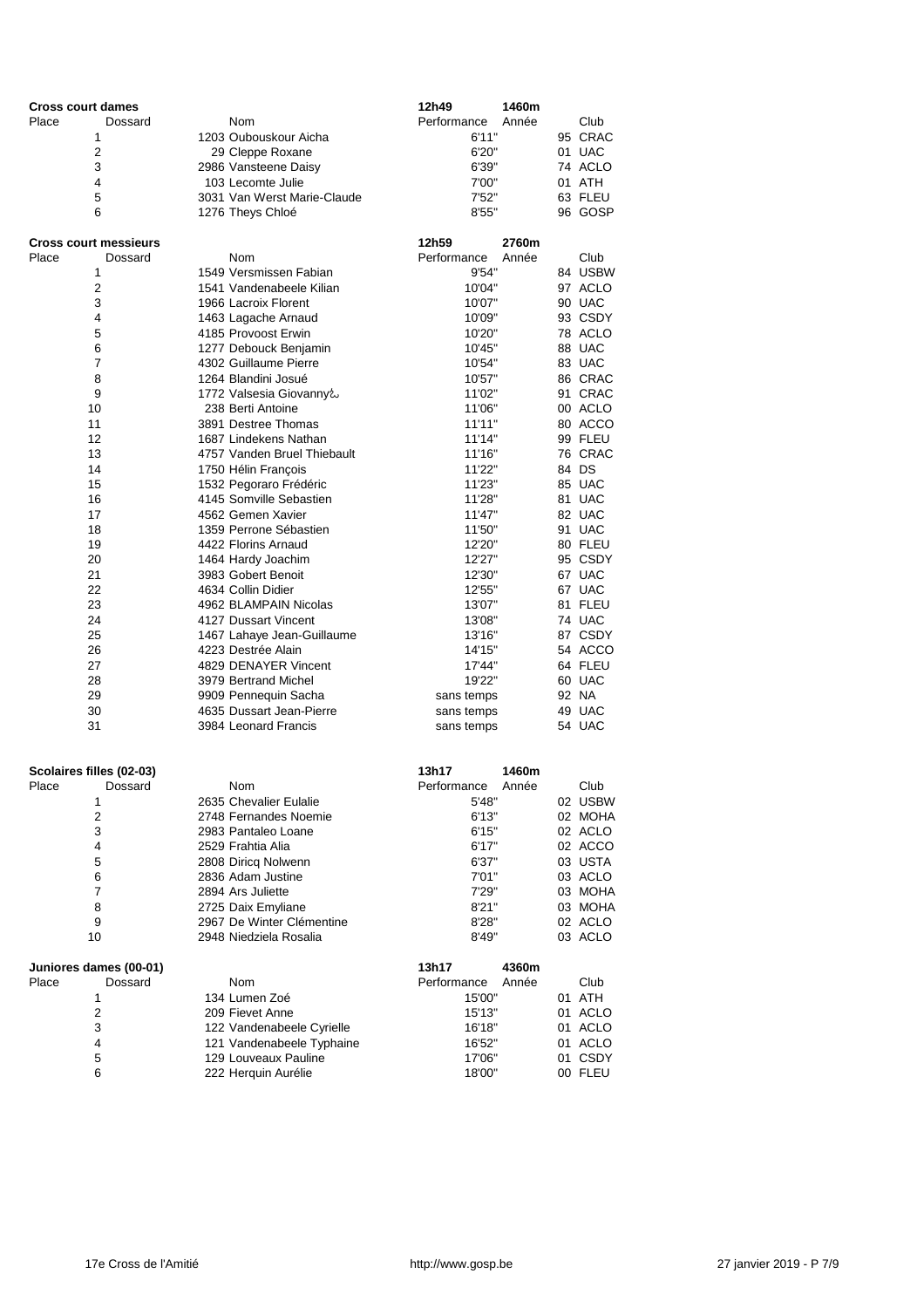|       | Masters dames (83 et avant)     |                               | 13h17       | 4360m |         |                 |
|-------|---------------------------------|-------------------------------|-------------|-------|---------|-----------------|
| Place | Dossard                         | Nom                           | Performance | Année | Club    |                 |
|       | 1                               | 3314 Lecat Nathalie &         | 14'26"      |       | 75 ACLO | W40             |
|       | $\mathbf 2$                     | 9904 Knott Fabienne           | 14'56"      |       | 69 NA   |                 |
|       | 3                               | 2854 Windal Patricia          | 15'56"      |       | 72 CABW | W45             |
|       | 4                               | 2941 Provenzano Sylvia        | 16'10"      |       | 78 ACLO | W40             |
|       | 5                               | 2730 Destree Marie            | 16'33"      |       | 83 ACCO | W35             |
|       |                                 |                               |             |       |         |                 |
|       | 6                               | 3771 Decrem Laetitia          | 17'11"      |       | 75 ACP  | W40             |
|       | $\overline{7}$                  | 2936 Moulin Carole            | 17'16"      |       | 72 ATH  | W45             |
|       | 8                               | 2731 Rolin Martine            | 18'05"      |       | 56 ACCO | W60             |
|       | 9                               | 3912 Foster Chris             | 18'13"      |       | 65 SPBO | W <sub>50</sub> |
|       | 10                              | 3206 SOUCHET Nathalie &       | 18'27"      |       | 70 FLEU | W45             |
|       | 11                              | 3282 MOELTER Erika            | 20'55"      |       | 73 FLEU | W45             |
|       |                                 |                               |             |       |         |                 |
|       | Seniores dames (84-99)          |                               | 13h17       | 4360m |         |                 |
| Place | Dossard                         | Nom                           | Performance | Année | Club    |                 |
|       | 1                               | 1314 Parein Estelle           | 15'42"      |       | 92 ACLO |                 |
|       |                                 |                               |             |       |         |                 |
|       | $\boldsymbol{2}$                | 1137 Colot Marie              | 18'20"      |       | 94 ACCO |                 |
|       |                                 |                               |             |       |         |                 |
|       | Juniors messieurs (00-01)       |                               | 13h47       | 6460m |         |                 |
| Place | Dossard                         | Nom                           | Performance | Année | Club    |                 |
|       | 1                               | 65 Lombardo Luca              | 21'23"      |       | 00 DS   |                 |
|       | $\boldsymbol{2}$                | 342 Allali julien             | 22'39"      |       | 01 CRAC |                 |
|       | $\ensuremath{\mathsf{3}}$       | 100 Botmans Joris             | 23'41"      |       | 01 ACLO |                 |
|       | 4                               | 9910 Labeau Valentin          | 25'08"      |       | 01 NA   |                 |
|       |                                 |                               |             |       |         |                 |
|       |                                 |                               |             |       |         |                 |
|       | Masters messieurs (83 et avant) |                               | 13h47       | 6460m |         |                 |
| Place | Dossard                         | Nom                           | Performance | Année | Club    |                 |
|       | 1                               | 3890 Pasquasy Fabien          | 21'32"      |       | 78 ACCO | M40             |
|       | $\boldsymbol{2}$                | 4206 Thonnart Julien          | 21'40"      |       | 78 CABW | M40             |
|       | $\mathbf{3}$                    | 4179 Van den Abeele Sebastian | 21'44"      |       | 70 ACLO | M45             |
|       | 4                               | 4598 Lacroix Miguel           | 21'50"      |       | 72 ACLO | M45             |
|       | 5                               | 4360 Madonia Bruno            | 22'29"      |       | 75 ACLO | M40             |
|       | 6                               | 4905 D'Onofrio Davide         | 23'28"      |       | 77 ACLO | M40             |
|       |                                 |                               |             |       |         |                 |
|       | $\overline{7}$                  | 4610 Houdart Pierre           | 23'45"      |       | 78 ACLO | M40             |
|       | 8                               | 4473 Louveaux Sebastien       | 23'56"      |       | 72 CSDY | M45             |
|       | 9                               | 4155 Labeau Stephane          | 24'11"      |       | 69 ATH  | M45             |
|       | 10                              | 4086 Balleux Christophe       | 24'28"      |       | 76 SMAC | M40             |
|       | 11                              | 4052 Rivez Pierre             | 24'37"      |       | 57 ACTE | M60             |
|       | 12                              | 9902 Houyoux Jean-Pierre      | 25'25"      |       | 72 NA   |                 |
|       | 13                              | 4698 Lindekens André          | 25'31"      |       | 71 FLEU | M45             |
|       |                                 |                               |             |       |         |                 |
|       | 14                              | 4753 Kempeneers Pascal        | 25'33"      |       | 70 FLEU | M45             |
|       | 15                              | 4142 Dutrifoy Jean-Baptiste   | 27'58"      |       | 76 UAC  | M40             |
|       | 16                              | 4141 Kaddour Abdelkrim        | 28'06"      |       | 63 CRAC | M55             |
|       | 17                              | 4963 HERQUIN Claudy           | 28'14"      |       | 69 FLEU | M45             |
|       | 18                              | 4313 Eertmans Nicolas         | 28'28"      |       | 71 CSDY | M45             |
|       | 19                              | 9904 Boutet Benoit            | 28'41"      |       | 83 NA   |                 |
|       | 20                              | 4251 Lequeux Fabrice          | 29'16"      |       | 74 ACLE | M40             |
|       | 21                              |                               |             |       |         |                 |
|       |                                 | 9911 Couplet François         | 29'19"      |       | 75 NA   |                 |
|       | 22                              | 4514 Demets Bernard           | 29'21"      |       | 74 USTA | M40             |
|       | 23                              | 4519 Godart Nicolas           | 29'22"      |       | 78 RCAS | M40             |
|       | 24                              | 4563 Lombart Luc              | 30'08"      |       | 70 UAC  | M45             |
|       | 25                              | 9912 Dougerguy Irdis          | 30'12"      |       | 72 NA   |                 |
|       | 26                              | 4474 Declercq Francois        | 30'15"      |       | 71 CRAC | M45             |
|       | 27                              | 3978 Laloy Philippe           | 31'57"      |       | 80 ACTE | M35             |
|       | 28                              |                               |             |       | 74 NA   |                 |
|       |                                 | 9903 Vanden Broeck Fabrice    | 35'48"      |       |         |                 |
|       | 29                              | 4255 Bauduin Vincent          | 39'36"      |       | 67 CRAC | M50             |
|       | 30                              | 4964 Aoust Rudy               | sans temps  |       | 80 UAC  | M35             |
|       | 31                              | 3922 Charlier Jacky           | sans temps  |       | 60 ARCH | M55             |
|       | 32                              | 4018 Parent Emmanuel          | sans temps  |       | 77 ACLO | M40             |
|       | 33                              | 4043 Cleppe Vincent           | sans temps  |       | 69 UAC  | M50             |
|       | 34                              | 4287 De Vreese Sébastien      | sans temps  |       | 79 MOHA | M35             |
|       |                                 | 4929 STEVENS Olivier          |             |       | 78 FLEU | M40             |
|       | 35                              |                               | sans temps  |       |         |                 |
|       | 36                              | 4705 Nkuba Innocent&          | sans temps  |       | 80 CRAC | M35             |
|       |                                 |                               |             |       |         |                 |
|       | Seniors messieurs (84-99)       |                               | 13h47       | 8560m |         |                 |
| Place | Dossard                         | <b>Nom</b>                    | Performance | Année | Club    |                 |
|       | 1                               | 1446 Soudant Nicolas          | 31'06"      |       | 92 OSGA |                 |
|       | 2                               | 1686 Baillon Xavier           | 31'21"      |       | 85 FLEU |                 |
|       | 3                               |                               |             |       |         |                 |
|       |                                 | 1455 Lambin Pierre            | sans temps  |       | 91 UAC  |                 |
|       | $\overline{\mathbf{4}}$         | 1936 Bastin Noemy             | sans temps  |       | 92 ACLO |                 |